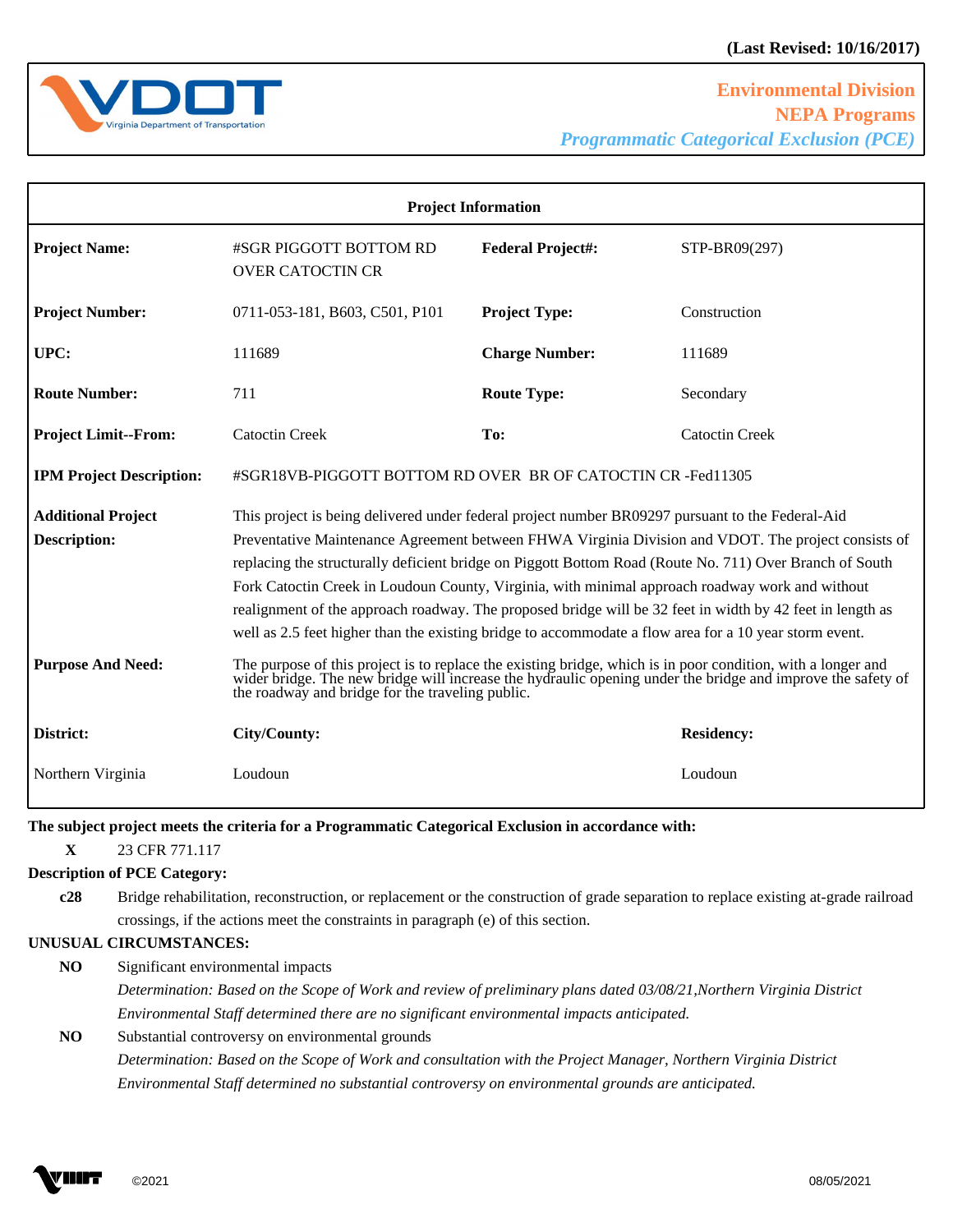**NO** Significant impact on properties protected by Section 4(f) of the Department of Transportation Act or Section 106 of the National Historic Preservation Act

*Determination: Based on review of the preliminary plans and the VDOT GIS Integrator database layers, Northern Virginia Environmental Staff determined no properties identified for protection by Section 4(f) would be impacted. Additionally, the Cultural Resources Summary Report dated 11/24/20 provided a determination of No Effect on historic properties in accordance with Stipulation 2 of the 2016 Programmatic Agreement for Transportation Undertakings in Virginia.* 

**NO** Inconsistencies with any Federal, State, or local law, requirement or administrative determination relating to the environmental aspects of the action

*Determination: Northern Virginia District Environmental Staff determined all Federal, State, and local laws, requirements or administration determinations will be adhered to throughout the duration of this project to preclude any inconsistencies.*

#### **IMPACTS:**

- **NO** Involves acquisition of more than minor amounts of temporary or permanent right of way acquisition *Determination: Based on the Scope of Work, the project will occur within existing right-of way.*
- **NO** Involves acquisitions that result in more than limited residential and non-residential displacements, based on the context and intensity of the impact

*Determination: The project does not result in any property acquisitions or displacements based on the Scope of Work.*  NO Results in capacity expansion of a roadway by addition of through lanes

- *Determination: The project does not result in an capacity expansion based on the Scope of Work.*
- **NO** Involves the construction of temporary access, or the closure of an existing road, bridge, or ramps, that would result in major traffic disruptions, based on the context and intensity of the impact *Determination: Per consultation with the Project Manager, the project will require closure of the road and a detour plan would be implemented throughout the project's duration to avoid major traffic disruptions.*
- **NO** Results in a determination of adverse effect on historic properties pursuant to Section 106 of the National Historic Preservation Act (54 U.S.C. §306108)

*Determination: The Cultural Resources Summary Report dated 11/24/20 provided a determination of no effect on historic properties on 11/24/2020 in accordance with Stipulation 2 of the 2016 Programmatic Agreement for Transportation Undertakings in Virginia.* 

- **NO** Requires the use of properties protected by Section 4(f) (49 U.S.C. § 303/23 U.S.C. § 138) that cannot be documented with an FHWA de minimis determination, or a programmatic Section 4(f) evaluation signed by FHWA *Determination: Based on review of the preliminary plans and the VDOT GIS Integrator database layers, Northern Virginia District Environmental Staff determined the project does not require any use of properties protected by Section 4(f). Additionally, the Cultural Resources Summary Report dated 11/24/20 provided a determination of no effect on historic properties on 11/24/2020 in accordance with Stipulation 2 of the 2016 Programmatic Agreement for Transportation Undertakings in Virginia.*
- **NO** Requires the acquisition of lands under the protection of Section 6(f) of the Land and Water Conservation Act of 1965 (54 U.S.C. § 200305) or other unique areas or special lands that were acquired in fee or easement with federal public-use-money and have deed restrictions or covenants on the property

*Determination: Based on review of the preliminary plans, the project is limited to existing right of way and Northern Virginia District Environmental Staff determined there is no acquisition of land protected under Section 6(f) or other unique areas or special lands.* 

**NO** Requires a U.S. Army Corps of Engineers Section 404 (33 U.S.C. § 1344 permit other than a Nationwide or a General Permit) *Determination: A Section 404 Individual Permit is not required for this project based on the Permit Determination dated 12/07/2020.*